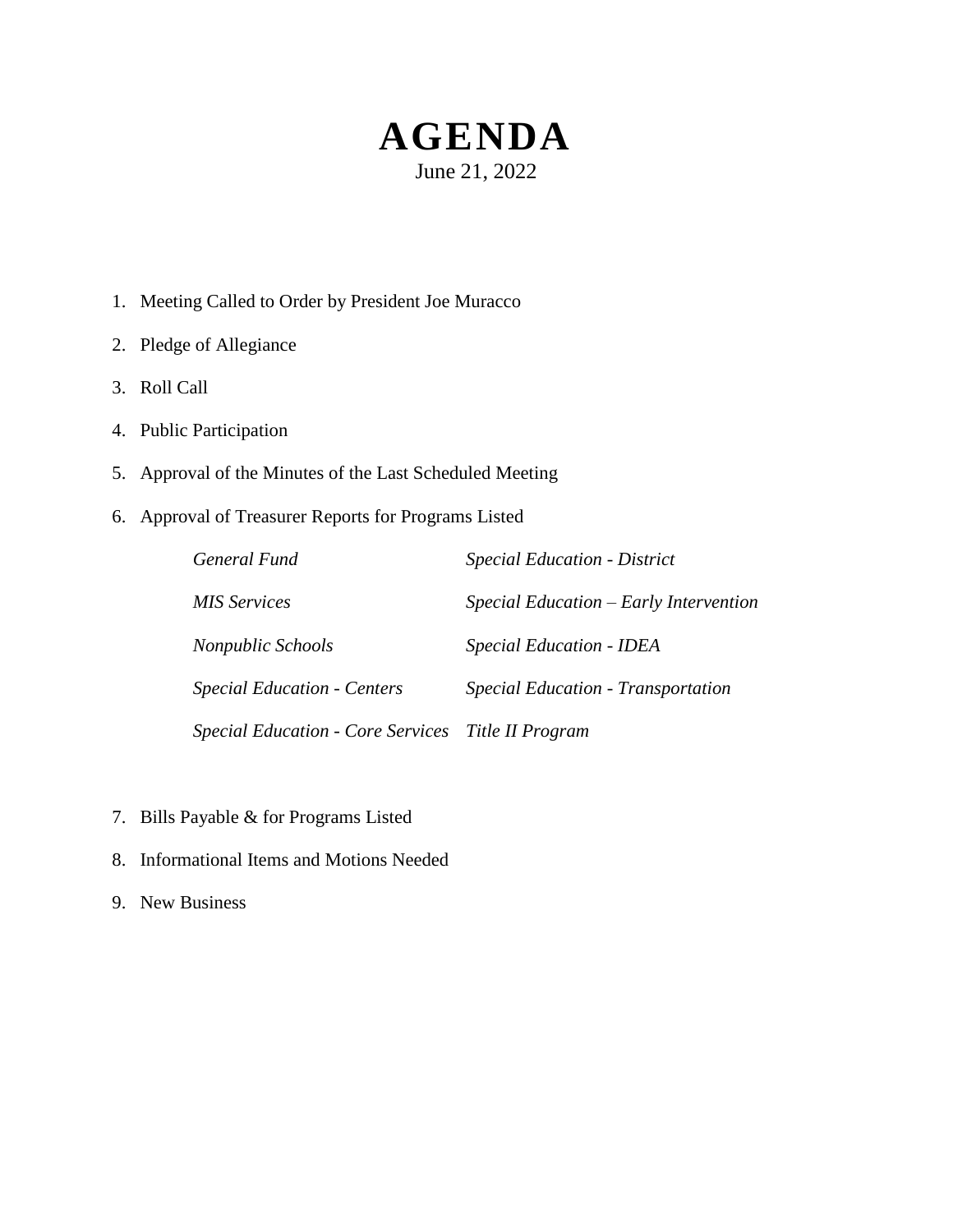#### **MOTIONS**

#### INFORMATIONAL – ITEM 1

THERE WAS A REVIEW OF THE NORTHEASTERN EDUCATIONAL INTERMEDIATE UNIT HEALTH AND SAFETY PLAN. NO CHANGES ARE RECOMMENDED.

#### INFORMATIONAL – ITEM 2

THE 2021-2022 NEIU SCHOOL SAFETY AND SECURTIY REPORT WAS PRESENTED AT THE NEIU BOARD OF DIRECTORS' MEETING IN EXECUTIVE SESSION ON 6/21/2022.

# 1.

## Motion

The Northeastern Educational Intermediate Unit Board of Directors must take action and elect officers for the 2022-2023 school year, effective July 1, 2022. If satisfactory, elections should be held herewith.

President

Vice-President

Treasurer \_\_\_\_\_\_\_\_\_\_\_\_\_\_\_\_\_\_\_\_

# 2.

#### Motion

The NEIU Board of Directors does not have a public meeting scheduled for the month of July and will not meet again until August 9, 2022, and if satisfactory, a motion is in order authorizing the Executive Director and Business Manager to issue checks for payment of purchase orders and bills requiring payment from July 1, 2022 through August 9, 2022.

## 3.

Motion

If satisfactory a motion is in order to employ Dr. Kathleen Sottile as the Executive Director for the NEIU at the rate of \$135,000 pursuant to the terms of the new four year Executive Director contract to be drafted prior to September 15, 2022.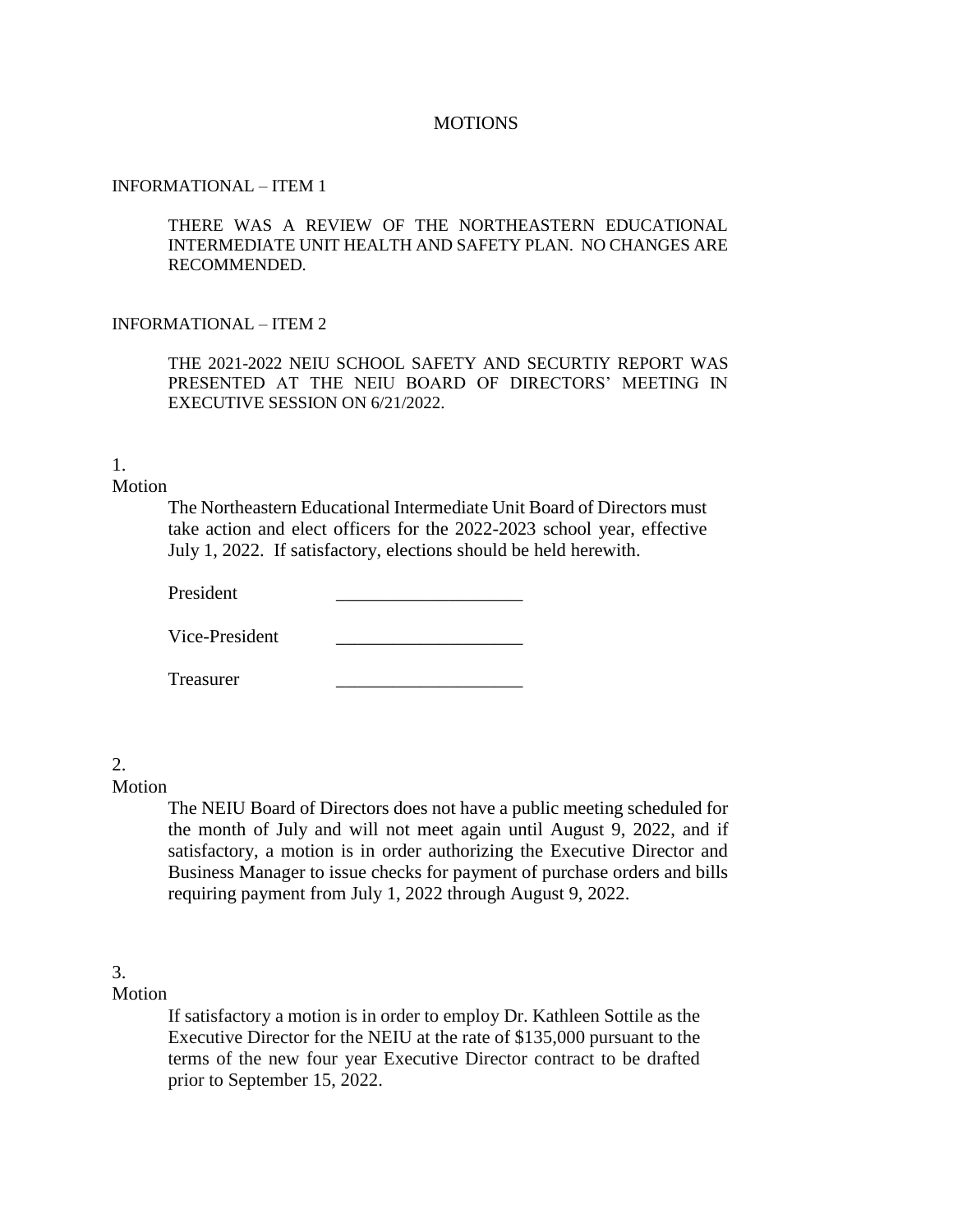If satisfactory, a motion is in order to employ Robert McTiernan to perform duties of Interim Executive Director for the NEIU at the rate of \$50/hr. on a per diem basis not to exceed 75 hrs. effective July 1, 2022.

# 5.

## Motion

If satisfactory, a motion is in order to approve the NEIU, COVID-19 Emergency Resolution and the Emergency Instructional Time Plan (*Exhibits 1*) for the 2022-2023 school year.

# 6.

## Motion

If satisfactory, a motion is in order for the NEIU to approve the Title III Memorandum of Understanding *(Exhibit 2)* with the following school districts as indicated:

| Abington Heights | North Pocono          |
|------------------|-----------------------|
| Blue Ridge       | Northeast Bradford    |
| Carbondale Area  | Old Forge             |
| Dunmore          | Riverside             |
| Elk Lake         | Susquehanna Community |
| Forest City      | Towanda Area SD       |
| Lackawanna Trail | Valley View           |
| Lakeland         | Wallenpaupack         |
| Mid Valley       | Wayne Highlands       |
| Montrose         | Western Wayne         |
| Mountain View    |                       |

# 7.

# Motion

If satisfactory, a motion is in order for the NEIU to enter into a profit sharing partnership agreement (*Exhibit 3*) with Luzerne Intermediate Unit to provide the Special Education Teacher Certification Program effective 7/1/2022 through 6/30/2023 with a one year renewal option.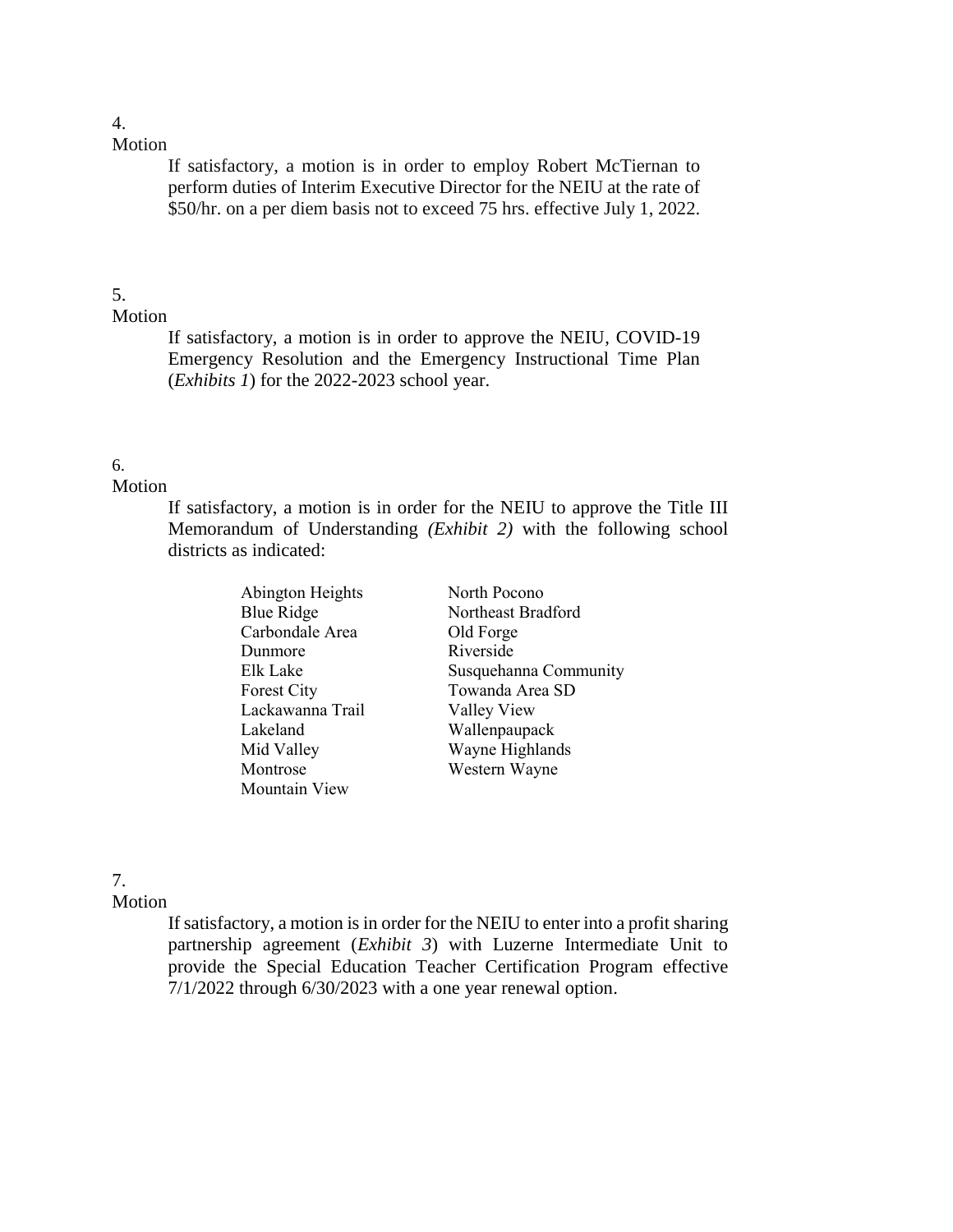# 8.

Motion

If satisfactory, a motion is in order for the NEIU to enter into an agreement (*Exhibit 4*) with Fell Charter School to provide a mental health workshop effective 9/2/2022 at a cost of \$400.

# 9.

# Motion

If satisfactory, a motion is in order for the NEIU to enter into an agreement (*Exhibit 5*) with Eduplanet21 to secure (30) participant seats in the EduPlanet21 platform for NEIU New Teacher Induction Program at a cost of \$2,040 effective 8/10/2022 through 8/9/2023.

# 10.

# Motion

If satisfactory, a motion is in order for the NEIU to enter into contracts *(Exhibit 6)* to provide the Yoga in Schools Program for the 2022-2023 school year as indicated:

| <b>NEIU Learning Campus</b>     | \$335/day for 30 days; total \$10,050  |
|---------------------------------|----------------------------------------|
| <b>Fell Charter School</b>      | \$335/day for 13 days; total \$4,355   |
| St. Mary of Mount Carmel School | \$335/day for 44 days; total \$14,740  |
| Carbondale Area                 | \$335/day for 176 days; total \$58,960 |
| <b>Scranton Cyber School</b>    | \$335/day for 29 days; total \$9,715   |

# 11.

# Motion

If satisfactory, a motion is in order for the NEIU to enter into an agreement *(Exhibit 7)* with the Scranton School District to provide Title I services to non-public and private schools on behalf of the Scranton School District effective 7/1/2022 through 6/30/2025.

# 12.

# Motion

If satisfactory, a motion is in order for the NEIU to enter into an agreement *(Exhibit 8)* with Educ8Every1 LLC (Melanie Wolf Greenberg) to provide professional development sessions and technical assistance for NEIU Title III Consortium member districts.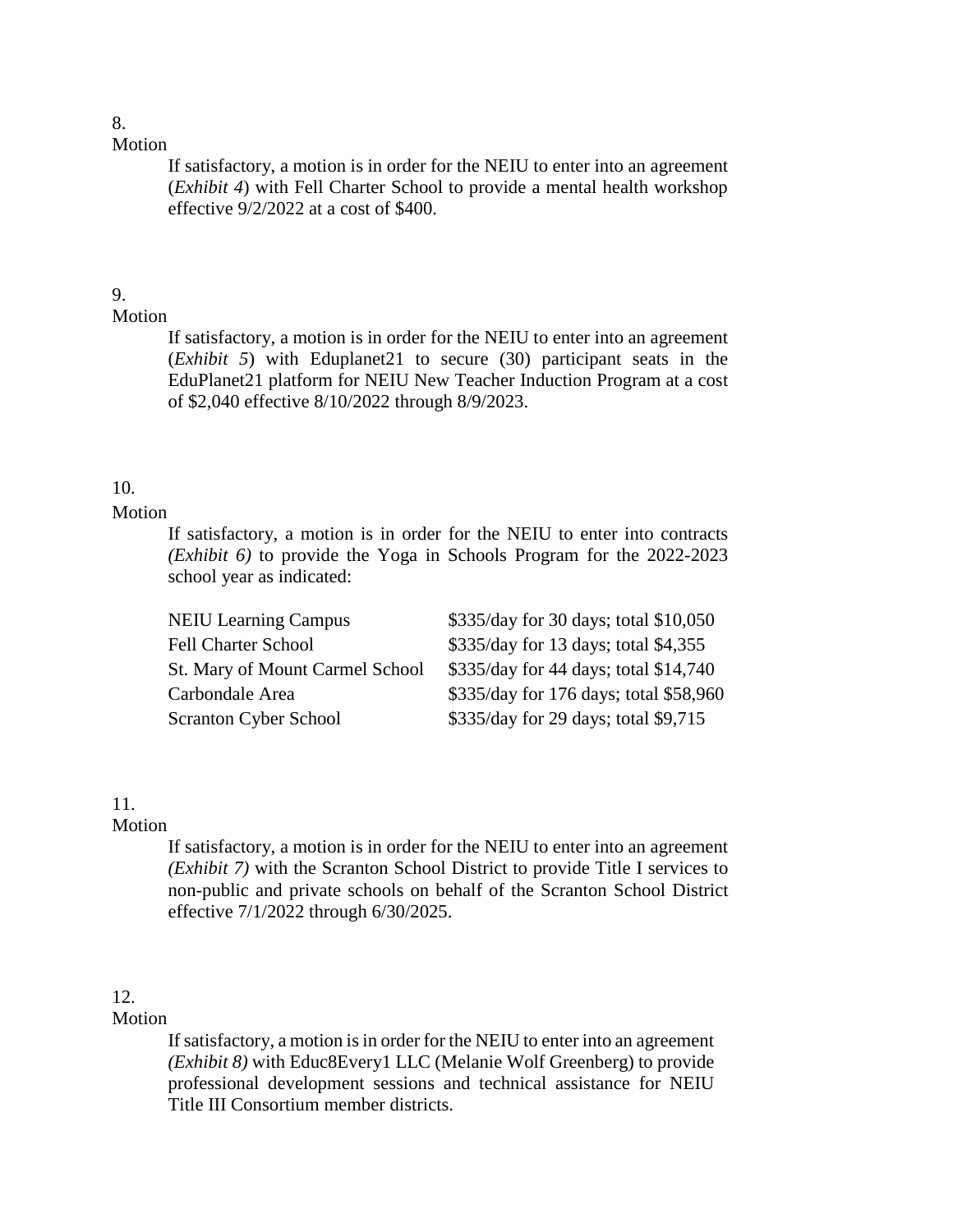If satisfactory, a motion is in order for the NEIU to approve an agreement *(Exhibit 9)* with Taylor Maid Cleaning at a rate of \$26/hr. for services effective 7/1/2022 to 6/30/24.

# 14.

## Motion

If satisfactory, a motion is in order for the NEIU to approve contracts *(Exhibits 10, 11)* for healthcare services for unfilled positions as indicated:

Pediatric Services of America, LLC d/b/a AVEANNA Healthcare Scranton Branch effective 5/1/2022 through 6/30/2023

Pediatria Healthcare, LLC d/b/a AVEANNA Healthcare Wilkes-Barre Branch effective 5/1/2022 through 6/30/2023

# 15.

## Motion

If satisfactory, a motion is in order to amend a Settlement Agreement and Release for an Early Intervention student PA Secure ID 4144169634 as detailed in said Agreement as presented.

# 16.

# Motion

If satisfactory, a motion is in order for the NEIU to approve the Early Intervention "Assurance for the Operation of Special Education Services and Programs/Quality Space" *(Exhibit 12)* for the 2022-2023 school year*.*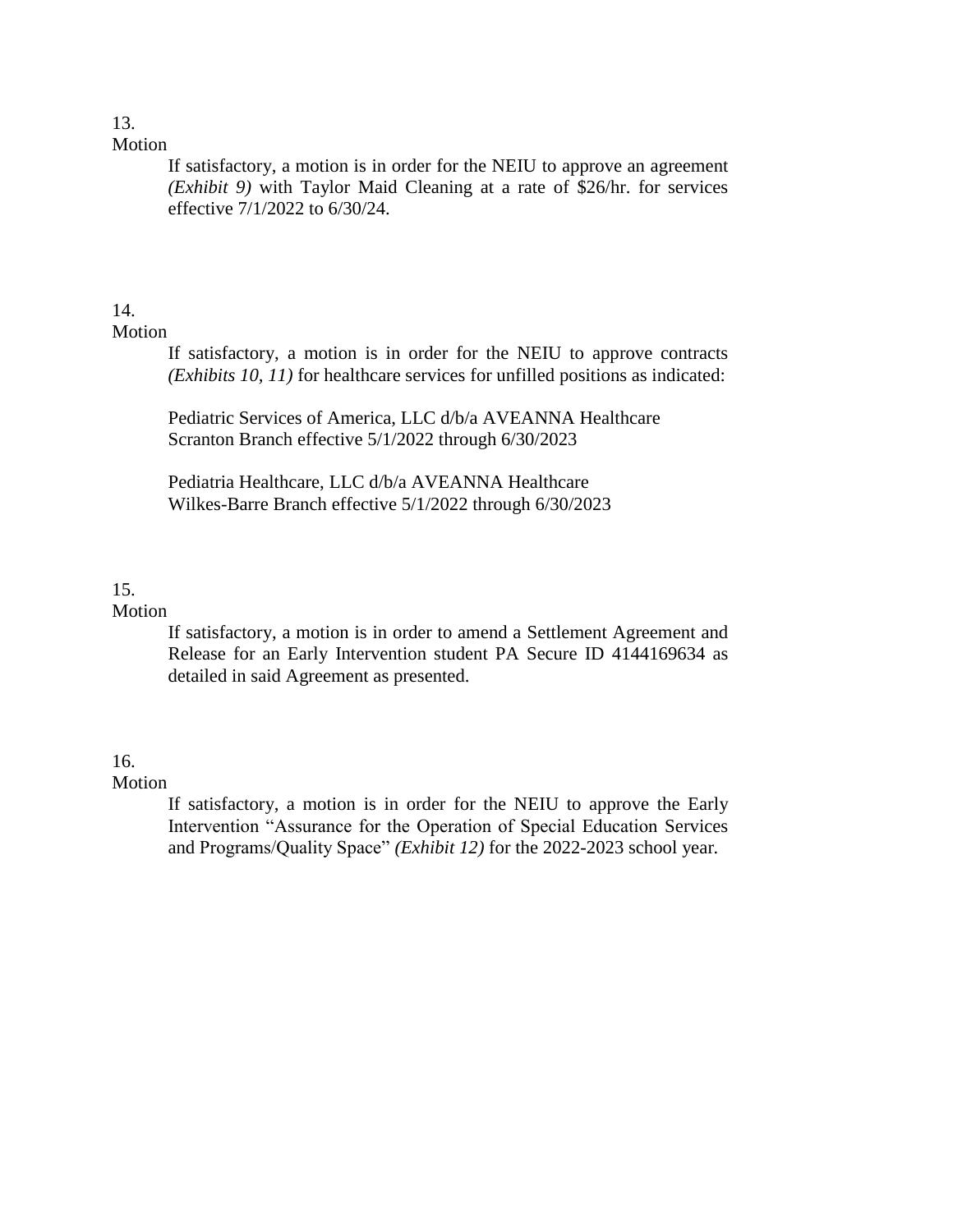> If satisfactory, a motion is in order to approve the following employee requests as indicated:

A. Resignation:

| <b>Employee</b> | Position                     | <b>Effective Date</b> |
|-----------------|------------------------------|-----------------------|
| Dana            | Speech                       | 08/06/2022            |
| Martin          | Therapist-EI                 |                       |
| Christopher     | Principal/                   | 06/23/2022            |
| Gentilezza      | <b>Instructional Advisor</b> |                       |
| Robin           | Clerical                     | 07/09/2022            |
| Ploskonka       |                              |                       |

## 18.

# Motion

If satisfactory, a motion is in order to approve the following full-time nominees:

| <b>Name</b>           | Position                                                         | <u>Step</u> | Salary   | <b>Effective Date</b>             |
|-----------------------|------------------------------------------------------------------|-------------|----------|-----------------------------------|
| Nicole<br>Tagliferri  | Speech<br>Therapist-EI                                           | $T2-2$      | \$52,330 | 08/26/2022                        |
| Vanessa<br><b>Nee</b> | Special Education Supervisor/<br><b>Instructional Advisor</b>    |             | \$90,000 | 8/15/2022<br>(pending clearances) |
| Julie<br>Lucarine     | Asst. Spec. Education Supervisor<br><b>Instructional Advisor</b> |             | \$75,000 | 8/15/2022<br>(pending clearances) |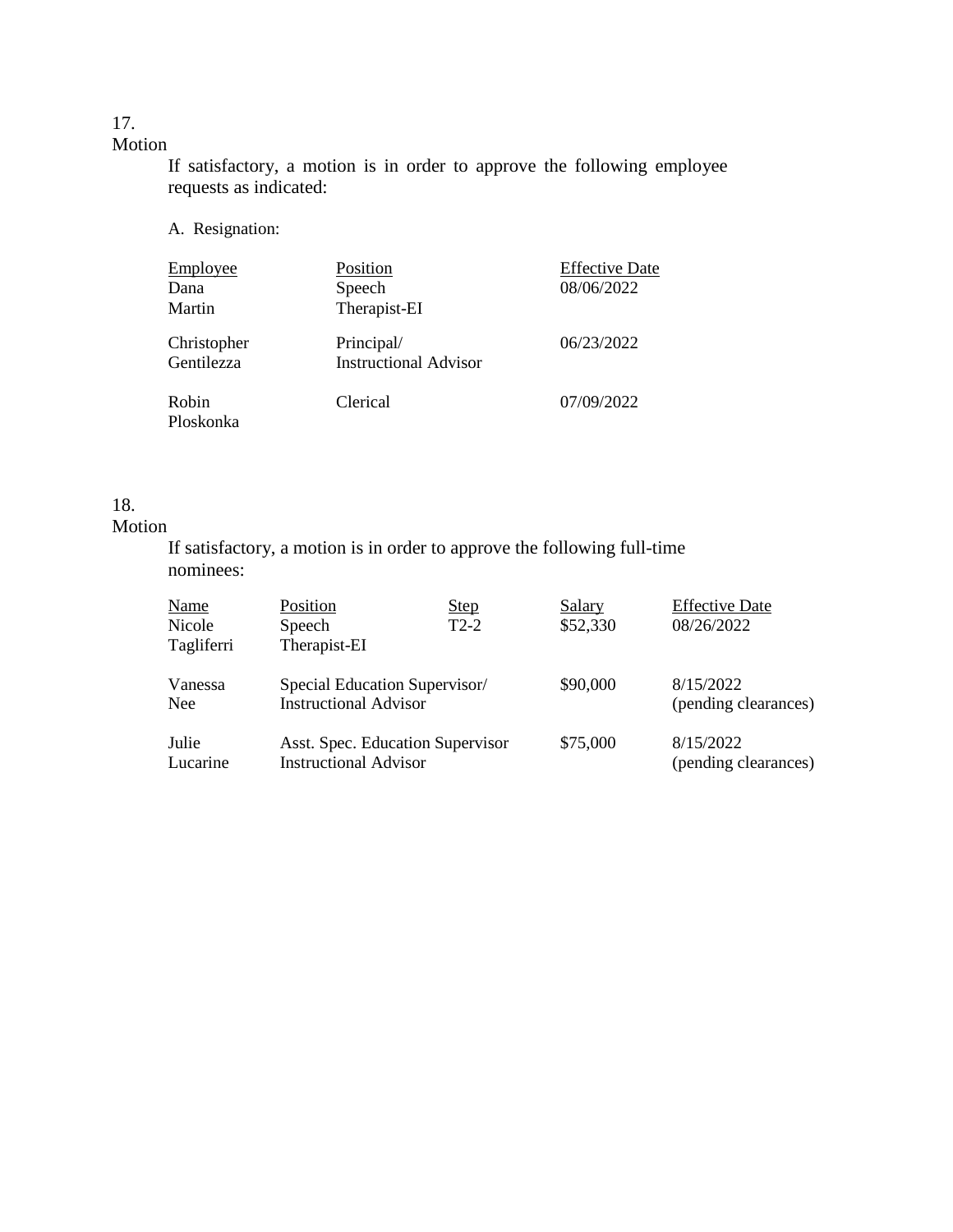# 19.

#### Motion

If satisfactory, a motion is in order to approve a status changes for the following employees as indicated:

| <b>Employee</b>      | Prior<br>Position                          | <b>Status</b><br><u>Change</u>        | <u>Salary</u> | <b>Effective Date</b> |
|----------------------|--------------------------------------------|---------------------------------------|---------------|-----------------------|
| Jackie               | <b>SA Teacher Assistant</b>                | EI Teacher Assistant                  | no change in  | 08/26/2022            |
| Chesko               | LC-Dunmore                                 | LC Line St.                           | compensation  |                       |
| Susan                | <b>SA Teacher Assistant</b>                | EI Teacher Assistant                  | no change in  | 08/26/2022            |
| Connor               | LC-Dunmore                                 | LC Chestnut St.                       | compensation  |                       |
| Veronica             | <b>SA Teacher Assistant</b>                | <b>EI Teacher Assistant</b>           | no change in  | 08/26/2022            |
| Duffy                | LC-Dunmore                                 | LC Chestnut St.                       | compensation  |                       |
| Vanessa              | <b>SA Teacher Assistant</b>                | EI Teacher Assistant                  | no change in  | 08/26/2022            |
| Lowry                | LC-Dunmore                                 | LC Chestnut St.                       | compensation  |                       |
| Kelly<br>Vituszynski | EI Teacher Assistant<br><b>Forest City</b> | Clerical (10 month)                   | \$20,000      | 07/05/2022            |
| William<br>Ferrari   | 12 month custodian<br>LC-Chestnut St.      | 10 month custodian<br>LC-Chestnut St. | \$25,450      | 07/05/2022            |

# 20.

#### Motion

If satisfactory a motion is in order to approve the following person as a "long-term substitute" at the rate outlined in the policy of the Northeastern Educational Intermediate Unit:

| Name           | Position  | <b>Step</b> | <b>Salary</b> | <b>Effective Dates</b>  |
|----------------|-----------|-------------|---------------|-------------------------|
| Taylor-Ray     | EI-Speech | T2-2        | \$52,330      | 08/26/2022 - 08/04/2023 |
| <b>Tammero</b> | Therapist |             |               |                         |

# 21.

### Motion

If satisfactory, a motion is in order to approve the following nominees for Extended School Year (ESY) positions indicated:

Teachers: Scott Spatt Geraldine Mulchay Jessica Black Teacher Assistant: Gabrielle Ferraro